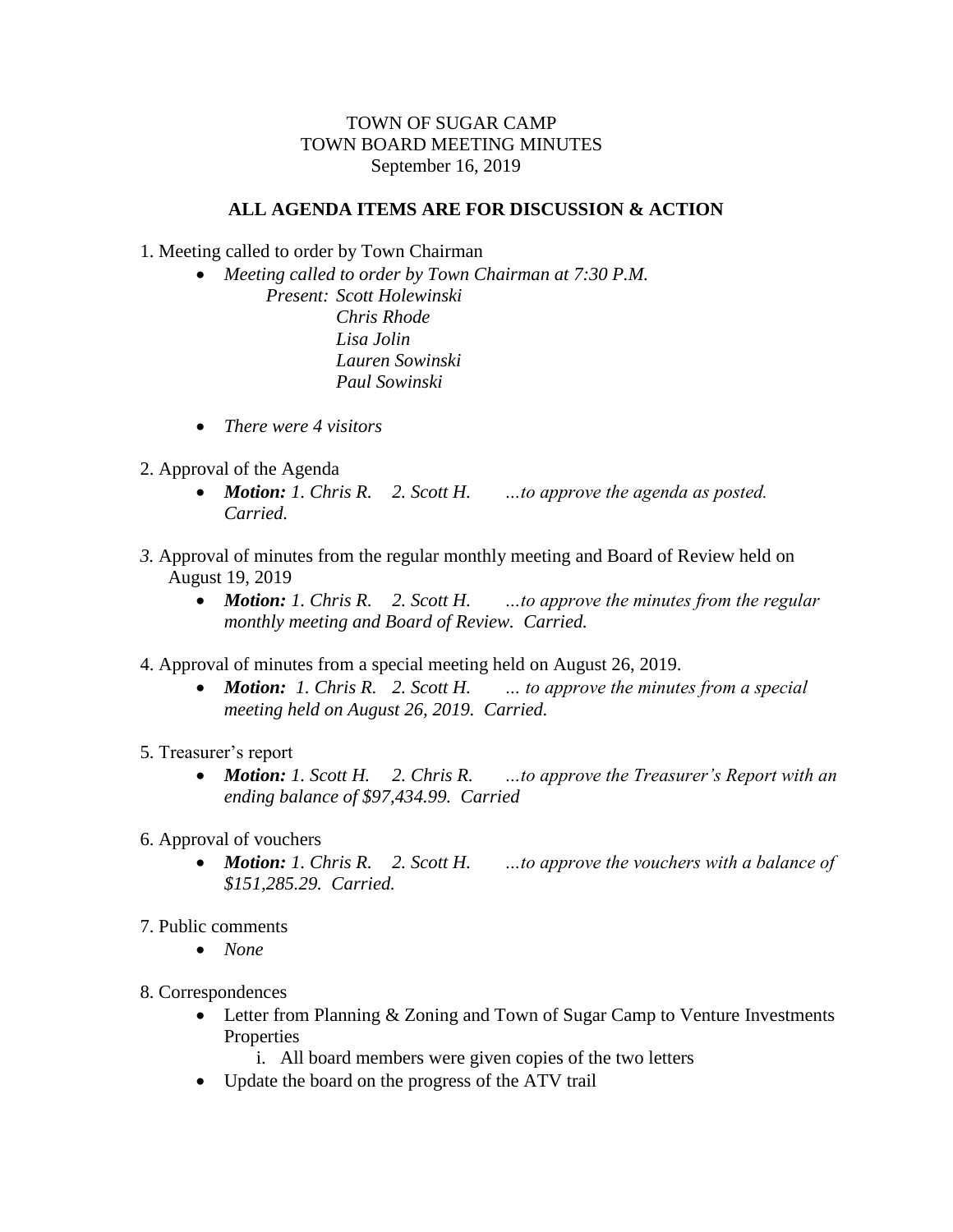- 9. Three lot subdivision for Sugar Mill Farm Limited Partnership
	- Three parcels located off Hwy 17 and Sugar Ln with all access off Sugar Ln. The surveyor submitted two options for the three lot subdivision.
	- *Motion: 1. Scott H. 2. Chris R. … to approve of a private road, built to town road specifications, with double chip seal rather than blacktop, allowing access to the three lots. The Town of Sugar Camp reserves the right to request improvements to the private road at the Town's discretion. Subdivider will get road name from Oneida County Land Information Office and shown on the map. Subdivider will have to submit contract to put road in, as well as a maintenance agreement. The maintenance agreement should be approved by the Town of Sugar Camp prior to being recorded. The owners of the 3 lots will have up to six months, from the time of the contract being recorded, to complete the work. If not completed in that time frame, the Town of Sugar Camp will complete the work and put a special assessment against the three lots with all costs associated with it. A bond for the bid price plus \$15,000.00 will be paid to the Town of Sugar Camp prior to recording. If the owners of the three lots can get wetland crossing permits for lots 1 and 2 and have a shared driveway, then the private road option will cease, and the Town of Sugar Camp will refund the bond. Carried*
- 10. Request from the Sugar Camp Fire Department for a new truck to replace the 2000 Ford 1-ton.
	- Fire Chief Jason Goeldner brought pricing options for different makes and models of possible trucks. This item will be put on the agenda for the October monthly meeting.
- 11. Leasing of town plow trucks or purchasing
	- *Motion: 1. Paul S. 2. Chris R. … to approve the town foreman to get a quote from Quinlans for two new plow trucks with trade-ins. Carried.*
- 12. Road work/Town Hall report
	- *Motion: 1. Chris R. 2. Paul S. … to accept the road work and town hall report as presented, and approve of town foreman asking owner for an easement at the end of Hemlock Ln. Carried.*
- 13. Set the date for the next board meeting October 21, 2019 @ 7:30 P.M.
- 14. Set the date for the Public Budget Hearing for November 18, 2019 at 7:00 P.M.
	- Board will meet October 21 to prepare budget
- 15. Future Agenda Items
	- Future vehicle maintenance & repairs
	- Discussion of general and shoreland zoning
- 16. Adjourn the meeting @ 8:19 P.M.